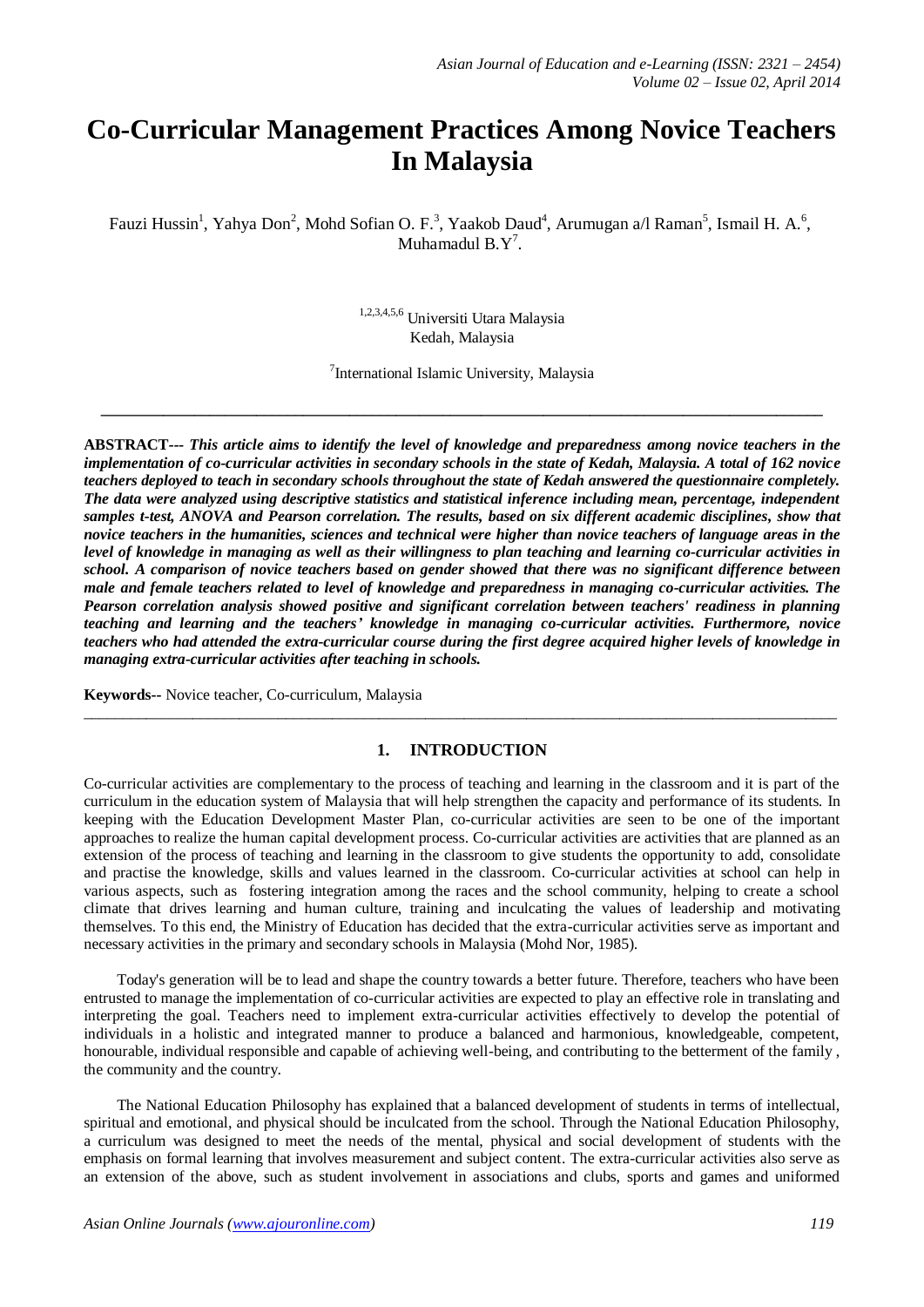bodies. All activities in the education system promote the physical, emotional, intellectual and spiritual formation of students apart from promoting student leadership. Salmah (1992) in her study found that students' participation in extracurricular activities affects the quality of leadership, involvement, fitness, recreational skills and the relationship between race and social skills; increases academic performance and self-control She said co-curricular activities can train students to control themselves when they are under stress and foster a sense of desire to compete and succeed.

A study done by Eisa (1998) showed that weaknesses in the management of extra-curricular activities have influenced students' participation in the activities. According to him, other factors that influence student engagement are facilities and equipment, the involvement of teachers as well as the recognition factor of the school on educational achievement in co-curricular activities. Adnan Khamis (1989) in a study of co-curricular involvement in university students found that these activities can foster close collaboration among lecturers and collaboration. However, the lack of understanding of the concept of co-curricular activities, poor planning and implementation have resulted in extracurricular performance being still far from satisfactory.

Gregson (2003) states that prospective teachers and trained teachers should be equipped with knowledge related to extra-curricular activities so that they are capable, in the context of national education, to produce capable individuals. Extra-curricular activities are a very important element in teacher training which can be applied in schools where educators and students can identify and apply the theories learned (Hartley et al. 2002).

As far as the researcher knows there is no comparative study of novice teachers willing to undertake extra-curricular activities at school. This study is important as the availability of novice teachers to perform extra-curricular activities in school are seen to have certain advantages. First, it has to do with the inputs obtained while studying at the university. Second, the skills can be need to carry out an action plan to achieve specific objectives. This paper will try to find out the level of readiness of novice teachers in the implementation of co-curricular activities in school.

## *1.2 Research Questions of the Study*

The goal of this article is to identify the level of knowledge and readiness of novice teachers to implement cocurricular activities in secondary schools throughout the state of Kedah, Malaysia. The results of this study will be based on the following research questions:

- 1. What is the level of knowledge of the novice teachers in the implementation of co-curricular activities in schools?
- 2. Is there a significant difference in the level of knowledge and readiness of novice teachers in managing extracurricular activities in schools based on six different academic disciplines?
- 3. Is there a significant difference in the level of knowledge of the novice teachers in the management of extracurricular activities in schools based on gender?
- 4. Is there a relationship between the knowledge and the readiness of novice teachers in managing extra-curricular activities?
- 5. Do novice teachers who have attended extra-curricular courses during their training have more knowledge than those who have never attended the course?

# **2. LITERATURE REVIEW**

Co-curricular activities are important to sow, cultivate and instill a sense of belonging or "esprit de corps" among students of different ethnic backgrounds and different ways of life. They also aim to train students to be responsible. These activities can also train them to be disciplined, self-reliant and skilled in the particular field they participate (Cabinet Committee Report, 1979). Educationists and philosophers admit that extra-curricular activities are a force of positive social and educational progress. This fact is acknowledged by Hancock (1968), who argues that intellectual progress is determined at every step by the physical power to achieve excellent results and physical exercise must be included in the mental group.

According Omardin (1999) in the management of co-curricular activities in the schools, the scope and role of the school manager is the centerpiece and driving force in the implementation. Principals are responsible for ensuring the planning-work activities, be mentors, and advocates for improving the efficiency of teachers implementing the curricular activities. As leaders, principals should discuss and provide incentives to increase the efficiency of the teachers implementing the programme. In addition, principals must also give examples and be firm in carrying out assessments to determine that the goal of co-curricular activities are achieved. The importance of leadership in an organization is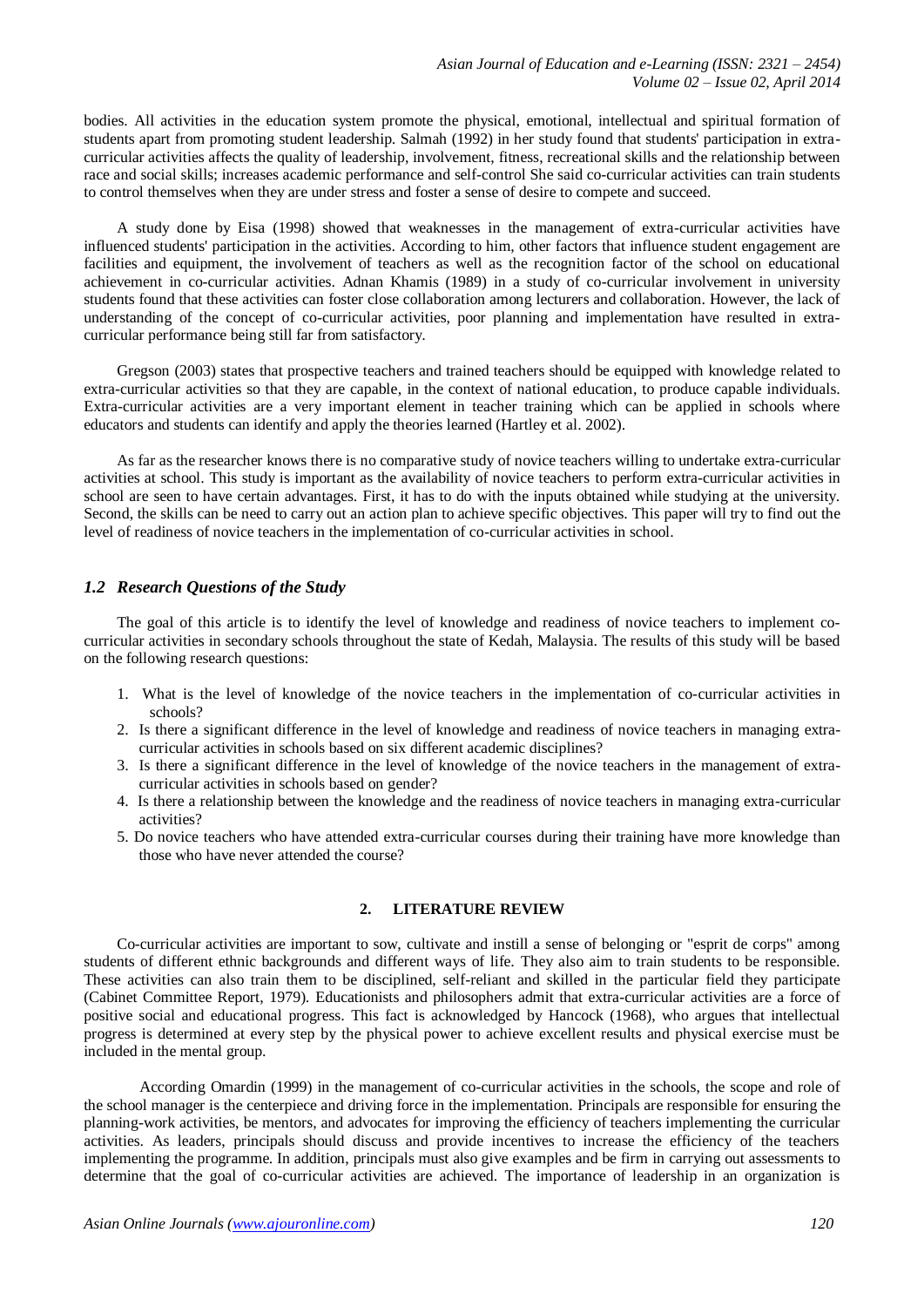undeniable and it is in accordance with the opinion of Hicks (1975) that without leadership, the organization will only be a patchwork of people and equipment.

If the principal acts effectively as a manager of co-curricular activities, then certainly the extra-curricular activities can be considered to be effective promoting a balance of the mental, spiritual, physical, and social development of students. Extra-curricular activities can provide direction to students to engage in meaningful activities. Following this engagement, it is hoped that the skills learned through these activities can cultivate a healthy lifestyle after school days (Wee, 1996).

A study done by Mohd Jaflus Bahari (2008) on 160 respondents of different races, namely Malays, Chinese and Indian students from secondary schools in Seremban found that structural factors were the major factors that limited student participation in extra-curricular sports activities. A structural factor that influenced students' involvement was a lack of information about the facilities and activities conducted in the school. The results showed that most students did not know the extra-curricular activities in the school. This may be due to the school not providing a bulletin board to publicize the extra-curricular sports activities, as well as the location of the non-strategic board. A lack of time to read the information posted was also a reason why students did not get the proper information. It is proposed that a board with more information about extra-curricular activities should be placed in a suitable location so that students have clear information about the facilities and activities that are carried out in the school. Notices can be distributed to the students and pasted in classrooms for the information of all students.

A study by Abu Bakar (2007) found that the role of the extra-curricular teacher was one of the factors that influenced the level of involvement in extra-curricular activities. This study aimed to gather information and views of teachers on the school curriculum. He concluded that the participation and interest of the students in co-curricular activities were affected by the activities undertaken, and the facilities and the equipment. In addition, the role of the mentor teachers also influenced the participation and involvement of the students in the activities designed and implemented. Interest should not only be shown by students but teachers too should have the skills and interest in extracurricular activities.

 A study done by Siti Hajar (2000) aimed to identify the management practices that were effective in co-curricular practice and also to see the pattern of involvement of the extra-curricular committee members and students in extracurricular performance. Her findings showed functional aspects of management such as planning, organizing, leading and controlling only at a modest level. She noted that the management of co-curricular activities was related to the achievement of the students in co-curricular activities.

According to Mohd Jaflus (2008) who studied of over 72 teachers to assess teachers' perceptions of the implementation and supervision of co-curricular activities in secondary schools found that the main factors that hinder the implementation of effective co-curricular activities were less experienced teachers and irrelevant courses attended by teachers. In addition, the extra-curricular activities were also not supervised by school administrators. The situation deteriorated further when a teacher was active but did not receive any award from the school.

Managing co-curricular activities broad with more flexibility if provided fair returns to students. The effectiveness of extra-curricular activities depends on effective management system. Principals, as managers, have to manage "do things right". This means that a manager is a person who has the competencies and skills in management (Hussein, 1997).

# 3. **METHODOLOGY**

After obtaining a list of teachers who had been placed in all the schools in the state of Kedah from the Kedah State Education Department, a stratified random sampling was done. The respondents were selected from schools in all the districts in the state. However, this study did not compare novice teachers' involvement in extra-curricular activities based on the districts concerned.

#### *3.1 Sample*

Survey questionnaires were mailed or personally delivered to the respondents. A total of 250 questionnaires were distributed but only 170 were returned. However, the number of questionnaires completed by the respondents was 162. The participants in this study comprised of novice teachers or new teachers deployed to teach in secondary schools throughout the state of Kedah from 2010. The questionnaire were distributed in 2012.

## *3.2 Data Analysis*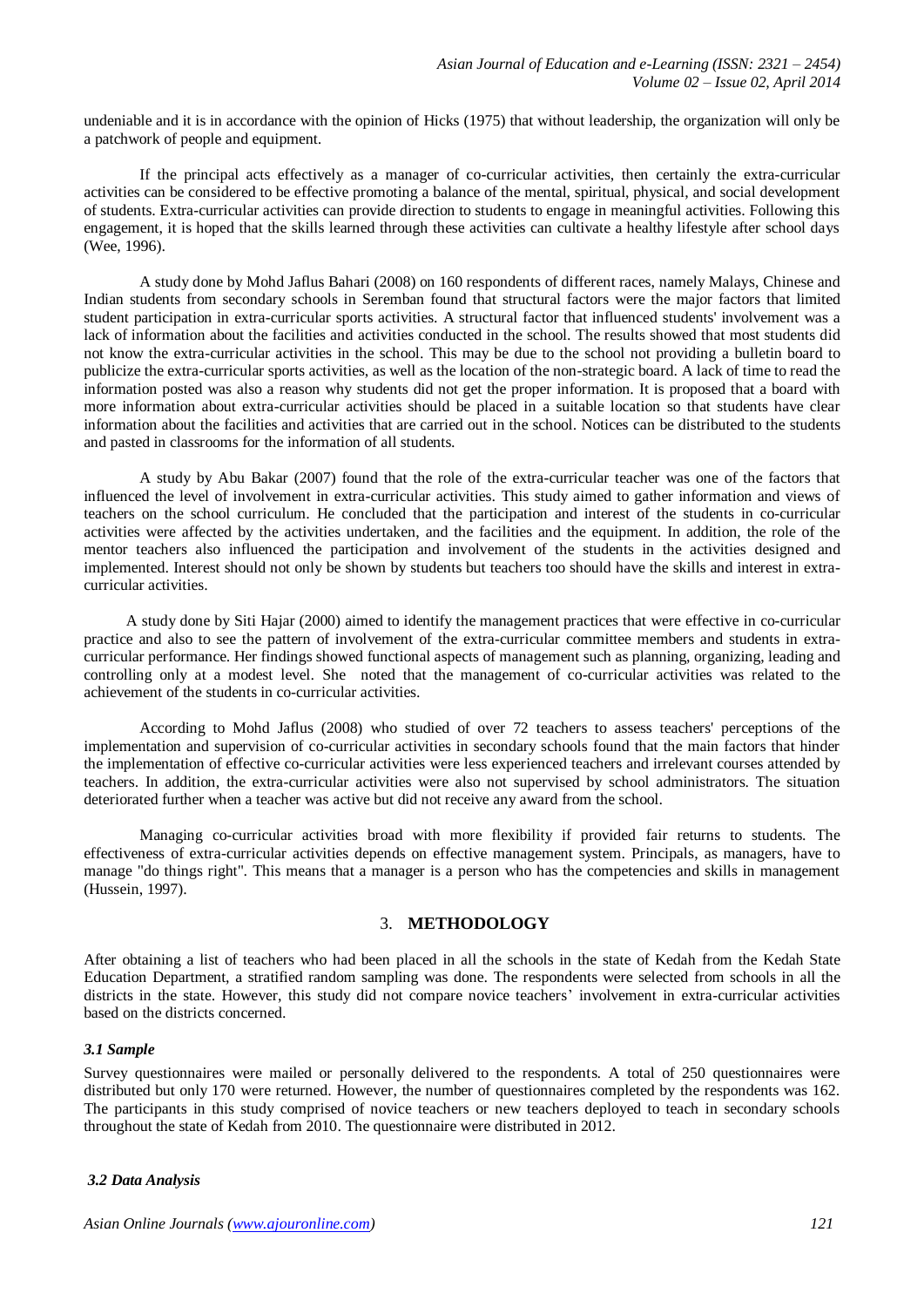Several statistical methods were performed using the SPSS package for analysing qualitative and quantitative data. A descriptive analysis using mean, percentage and crosstabs was performed to identify the distribution of data on race, gender, six areas of teaching, and related extra-curricular courses followed during the first degree.

Three methods of statistical analysis were used in this study, such as one-way ANOVA, Independent Samples Test, and Pearson correlation. Research questions 1 and 5 used descriptive analysis to determine the mean and standard deviation. Research question 2 used one-way ANOVA. Research question 3 used Independent Samples Test, while research question 4 used the Pearson correlation test.

#### **4. FINDINGS**

Table 1 shows the demographic information of the respondents surveyed. The analysis found that a total of 162 respondents answered the questionnaire completely. 152 respondents (93.8%) were Malays while the remaining 10 respondents were 5 Chinese and 5 Indians (3.1%). In terms of gender, a total of 121 respondents (74.7%) were female, and the remaining 41 of the respondents were men.

Table 1: Number of respondents by race and gender  $(N - 162)$ 

| rative 1. Fourther of responsents by race and genuer $(11 - 102)$ |        |            |  |
|-------------------------------------------------------------------|--------|------------|--|
|                                                                   | Number | Percentage |  |
| Malay                                                             | 152    | 93.8       |  |
| Chinese                                                           |        | 3.1        |  |
| Indian                                                            |        | 3.1        |  |
| Male                                                              | 41     | 25.3       |  |
| Female                                                            | 121    | 74.7       |  |

Table 2 shows the number of respondents and the universities they attended for the first degree before pursuing the Post Graduate Diploma in Education or in part, and were directly absorbed as teachers in secondary schools throughout the state of Kedah. It was found that most of the respondents were pursuing their first degree at Universiti Pendidikan Sultan Idris (14.8%), Universiti Putra Malaysia (11.7%), and Universiti Utara Malaysia (10.5%). A total of 12 respondents (7.4%) obtained their first degree at the University of Al-Azhar or other universities in the Middle East.

| Table 2: Number of respondents by university during their first degree |  |  |  |  |  |  |  |  |  |  |  |
|------------------------------------------------------------------------|--|--|--|--|--|--|--|--|--|--|--|
|------------------------------------------------------------------------|--|--|--|--|--|--|--|--|--|--|--|

| Universiti                                            | Number | Percentage |
|-------------------------------------------------------|--------|------------|
| Universiti Pendidikan Sultan Idris (UPSI)             | 24     | 14.8       |
| Universiti Putra Malaysia (UPM)                       | 19     | 11.7       |
| Universiti Utara Malaysia (UUM)                       | 17     | 10.5       |
| Universiti Teknologi MARA (UiTM)                      | 14     | 8.6        |
| Universiti Sains Malaysia (USM)                       | 12     | 7.4        |
| Universiti Malaya (UM)                                | 10     | 6.2        |
| Universiti Kebangsaan Malaysia (UKM)                  | 10     | 6.2        |
| Universiti Islam Antarabangsa (UIA)                   | 10     | 6.2        |
| Universiti Teknologi Malaysia (UTM)                   | 9      | 5.6        |
| Universiti Tun Hussein Onn Malaysia (UTHM)            | 6      | 3.7        |
| Other universities in Malaysia                        | 13     | 8.0        |
| Al-Azhar University & universities in the Middle East | 12     | 7.4        |
| Other foreign universities                            | 6      | 3.7        |

Table 3 shows the six academic fields followed by the respondents during their first degree. The highest number of respondents were in the Technical & vocational fields, followed by Islamic Education & Arabic Language (18.5%). Humanities and Languages had a total of 26 respondents or 16% each.

Table 3: Academic fields followed by respondents during their first degree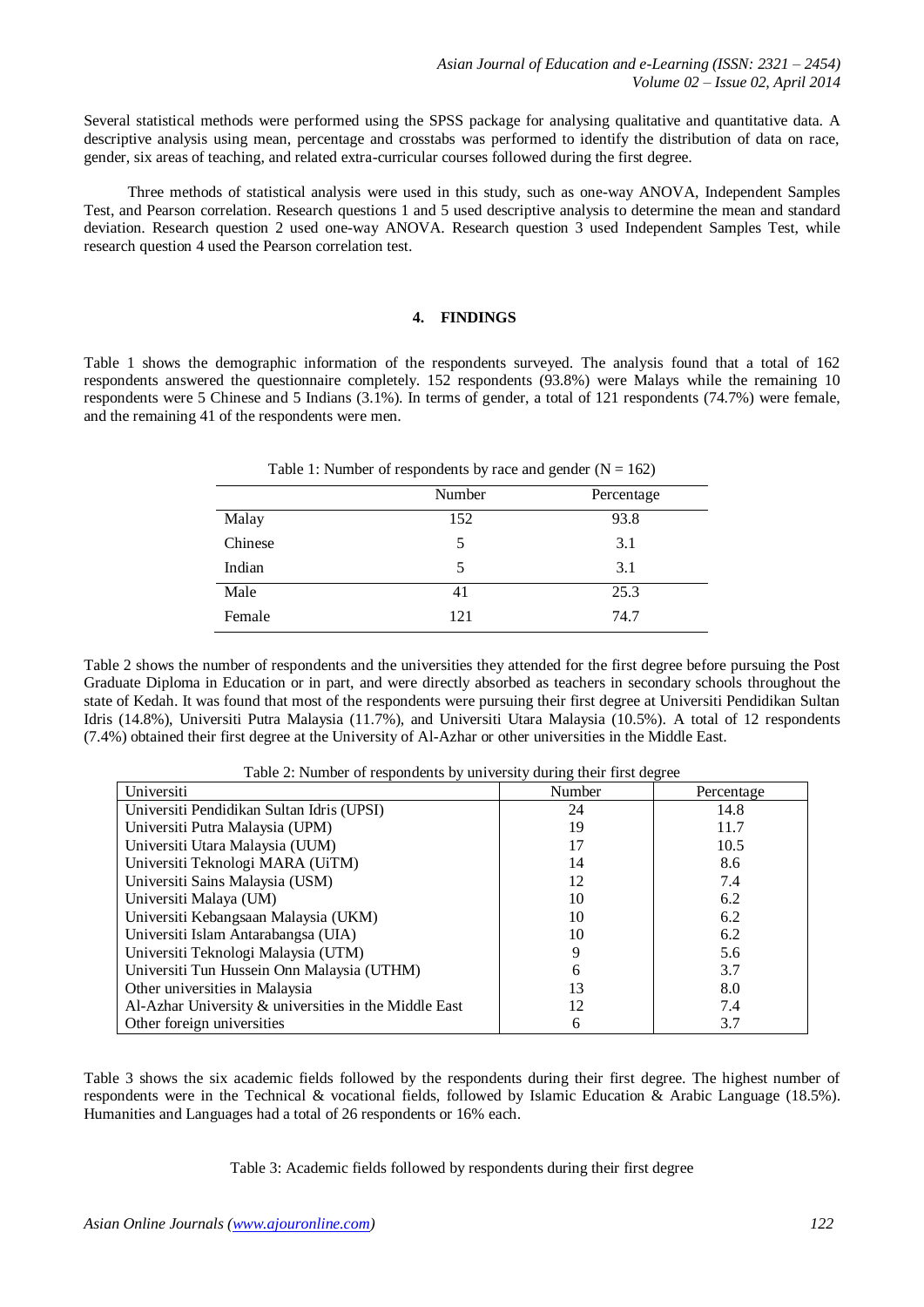| Academic Fields                       | Number | Percentage |
|---------------------------------------|--------|------------|
| <b>Humanities</b>                     | 26     | 16.0       |
| Languages                             | 26     | 16.0       |
| Science and Mathematics               | 21     | 13.0       |
| Technical and vocational              | 49     | 30.2       |
| Islamic education and Arabic language | 30     | 18.5       |
| Counseling                            |        | 6.2        |

The novice teachers' involvement in co-curricular activities during their first degree or while pursuing a Diploma in Education is shown in Table 4. A total of 78 respondents (48%) participated in co-curricular activities during their first degree compared to 15 respondents who participate in co-curricular activities while pursuing a Diploma in Education. Furthermore, a total of 34 respondents who had participated in extra-curricular activities during their undergraduate and Diploma. Furthermore, a total of 34 respondents who had participated in extra-curricular activities while pursuing both first degree and education diploma.

Table 4: Novice teachers' involvement in co-curricular activities during their study.

|                                                     |                        | Co-curricular course during first degree |              |     |
|-----------------------------------------------------|------------------------|------------------------------------------|--------------|-----|
|                                                     |                        | Did not participate                      | Participated |     |
| Co-curricular course during<br>Diploma in Education | Did not<br>participate | 35                                       | 78           | 113 |
|                                                     | Participated           | 15                                       | 34           | 49  |
|                                                     |                        | 50                                       | 112          |     |

The mean measurement scale used for research objectives 1 and 2 are as follows;

| Mean score    | Measure   |
|---------------|-----------|
| $1.0 - 1.40$  | Very Low  |
| $1.41 - 2.81$ | Low       |
| $2.82 - 4.22$ | Moderate  |
| $4.23 - 5.63$ | High      |
| $5.64 - 7.00$ | Very High |

## Reseach question 1: **What is the level of knowledge of the novice teachers in the implementation of co-curricular activities in schools?**.

Teachers' knowledge in managing extra-curricular activities as a whole was at a high level (mean score = 5.15). This was because they had just completed their studies. Knowledge that they acquired at the university could help them perform tasks in the co-curricular activities in their school. Furthermore, their young age gave them an advantage in terms of energy to manage activities involving students.

# Reseach question 2: **Is there a significant difference in the level of knowledge and readiness of novice teachers in managing extra-curricular activities in schools based on six different academic disciplines?**

The one-way ANOVA analysis showed that novice teachers' knowledge in the humanities field was higher than those in the language discpline. In addition, science and mathematics teachers, and technical and vocational teachers had higher levels of knowledge than teachers in the field of languages in managing school co-curricular activities. Science and mathematics teachers also had higher level of knowledge in managing extra-curricular activities than Islamic education and Arabic language teachers, and also counselling teachers. All relationships are significant at 0.05.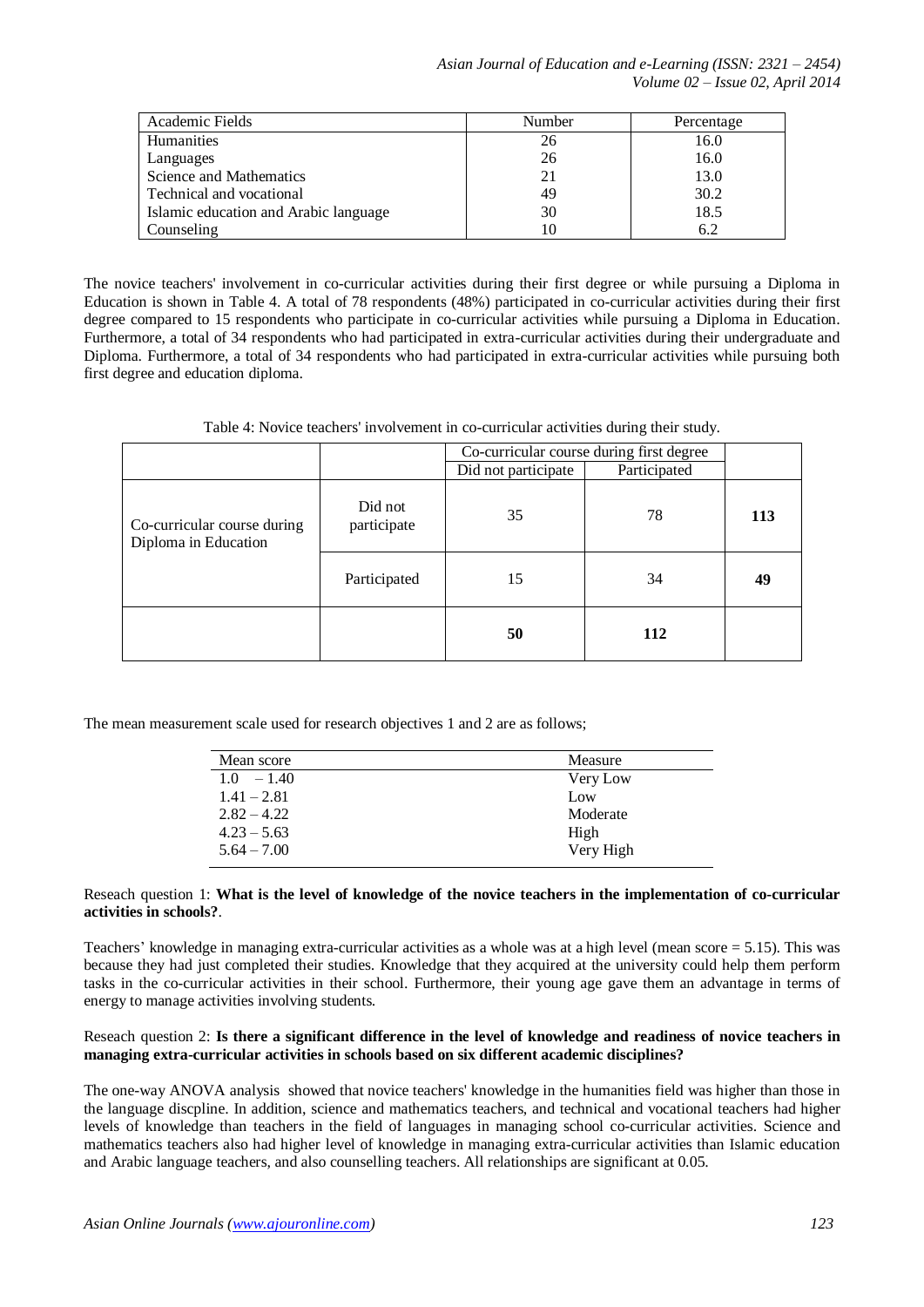### Reseach question 3: **Is there a significant difference in the level of knowledge of novice teachers in managing extracurricular activities in schools based on gender?**

Data analysis using the independent samples test found that there was no significant difference in the level of knowledge in managing extra-curricular activities based on gender.

## Reseach question 4: **Is there a relationship between the level of knowledge and the readiness of novice teachers in managing extra-curricular activities?**

Data analysis using Pearson correlation showed a positive and significant relationship between the level of knowledge in the management of extra-curricular activities and the readiness of the novice teachers in planning the teaching and learning of extra-curricular activities. However, the strength of the relationship was weak ( $r_{xy} = 0.288$ ).

#### Reseach question 5: **Do novice teachers who have attended extra-curricular courses during their training have more knowledge than those who have never attended the courses?**

The results showed that novice teachers who had attended extra-curricular courses during their first degree had a higher level of knowledge in the management of extra-curricular activities (mean score  $= 6.20$ ) compared to novice teachers who had never attended any extra-curricular course at the undergraduate level (mean score  $= 5.94$ ).

### **5. SUMMARY**

Teachers' knowledge in managing extra-curricular activities as a whole was at a high level because they had just completed their studies. The knowledge that they had acquired at university could help them perform tasks in cocurricular activities in the schools. Furthermore, their young age gave them an advantage in terms of energy to manage activities involving students. The results showed that novice teachers' knowledge varied according to their academic discplines. The result also showed a positive and significant relationship between the level of knowledge in the management of extra-curricular activities and the readiness of the novice teacher in planning teaching and learning of extra-curricular actiivities but there was no significant difference in the level of knowledge in managing extra-curricular activities based on gender.

## **6. REFERENCES**

- [1]Adnan Khamis. (1989). *Sikap pelajar terhadap kegiatan ko-kurikulum Pergerakan Beruniform: Satu kajian awal*. Bangi: Universiti Kebangsaan Malaysia.
- [2]Abu Bakar Mohd. Husain. (2007). *Kedudukan ko-kurikulum di sekolah: Persepsi guru dan pelajar.* Fakulti Pendidikan, Universiti Kebangsaan Malaysia: Bangi, Selangor.
- [3]Dreyfus, H. L. (2004). *A Phenomenology of skill acquisition as the basis for a Merleau-Pontian Nonrepresentationalist Cognitive Science*. Berkeley, CA: University of California, Department of Philosophy. Online version:<http://ist-socrates.berkeley.edu/~hdreyfus/pdf/MerleauPontySkillCogSci.pdf>
- [4]Eisa Mohd Shah. (1998). *Penglibatan dalam aktiviti ko-kurikulum dan hubungannya dengan pencapaian akademik pelajar*. Universiti Teknologi Malaysia: Tesis Sarjana. Tidak diterbitkan.
- [5]Gregson, R.J. (2003). *But that's what I meant to write: Exploring student writing in science*. Unpublished Doctoral Thesis. UTS Sydney.
- [6]Hartley, R., & McInnes, C. (2002) *Managing study and work*. Available on the DEST web site at [www.dest.gov.au](http://www.dest.gov.au/)
- [7]Hancock, T.C. (1968). *The effect of various levels of intensity of athtetics participations upon academic achievement in high school*. Ph.D Diddertation, Colorado State College, Dissertation Abstracts. p.1121-1122.
- [8]Hussein Mahmood. (1997). *Kepimpinan dan keberkesanan sekolah*. Kuala Lumpur: Dewan Bahasa Dan Pustaka.
- [9]Hicks, G.H. & Gullet, C*.* R. (1975). *Organization : Theory and behavior.* McGraw Hill, Inc. p.492 -493.
- [10]Hoe, W.E. (1996). *Gerak kerja ko-kurikulum (Sukan).* Shah Alam: Penerbitan Fajar Bakti.
- [11]Kamus Dewan Edisi Ketiga. (1996). Dewan Bahasa dan Pustaka, Kuala Lumpur.